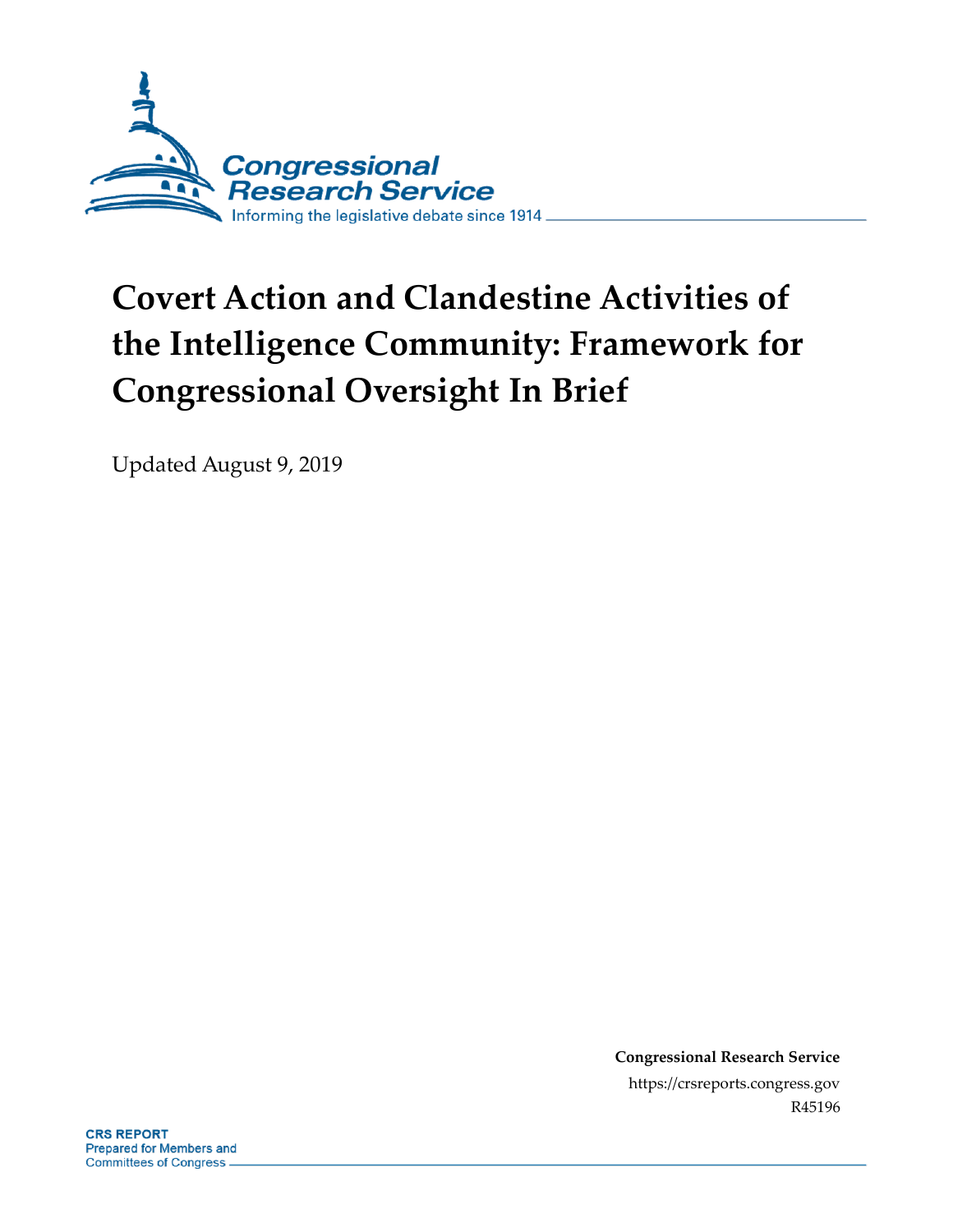

## **Covert Action and Clandestine Activities of the Intelligence Community: Framework for Congressional Oversight In Brief**

Since the mid-1970s, Congress's oversight of the Intelligence Community (IC) has been a fundamental component of ensuring that the IC's seventeen diverse elements are held accountable for the effectiveness of their programs supporting United States national security. This has been especially true for covert action and clandestine intelligence activities because of

their significant risk of compromise and potential long-term impact on U.S. foreign relations. Yet, by their very nature, these and other intelligence programs and activities are classified and shielded from the public. Congressional oversight of intelligence, therefore, is unlike its oversight of more transparent government activities with a broad public following. In the case of the Intelligence Community, congressional oversight is one of the few means by which the public can have confidence that intelligence activities are being conducted effectively, legally, and in line with American values.

*Covert action* is defined in statute (50 U.S.C. §3093(e)) as "an activity or activities of the United States Government to influence political, economic, or military conditions abroad, where it is intended that the role of the United States Government will not be apparent or acknowledged publicly." When informed of covert actions through Presidential *findings* prior to their execution—as is most often the case—Congress has a number of options: to provide additional unbiased perspective on how these activities can best support U.S. policy objectives; to express reservations about the plan and request changes; or withhold funding. Although Congress does not have the authority to approve or disapprove covert actions, it can have (and has had) influence on the President's decision.

The term *clandestine* describes a methodology for a range of activities wherein both the role of the United States and the activity itself are secret. Clandestine activities can involve traditional intelligence or unconventional military assets. Like covert action, their impact can be strategic even though a specific activity may be tactical in scope. Their secret character suggests the potential harm to sources and methods in the event of an unauthorized or unanticipated public disclosure.

Congressional oversight of *covert* action can be organized around a framework of five issue areas: (1) the activity's statutory parameters, (2) U.S. national security interests, (3) U.S. foreign policy objectives, (4) funding and implementation, and (5) risk assessment. These categories enable Congress to analyze and assess the specific elements of each activity from a strategic point of view. By extension, Congressional oversight of anticipated *clandestine* intelligence activities that might also shape the political, economic or military environment abroad can apply the same framework and, as with covert action oversight, address the risk of compromise, unintended consequences, and loss of life.

This report is accompanied by two related reports: CRS Report R45175, *Covert Action and Clandestine Activities of the Intelligence Community: Selected Definitions in Brief*, by Michael E. DeVine, and CRS Report R45191, *Covert Action and Clandestine Activities of the Intelligence Community: Selected Congressional Notification Requirements in Brief*, by Michael E. DeVine.

#### **SUMMARY**

#### R45196

August 9, 2019

**Michael E. DeVine** Analyst in Intelligence and National Security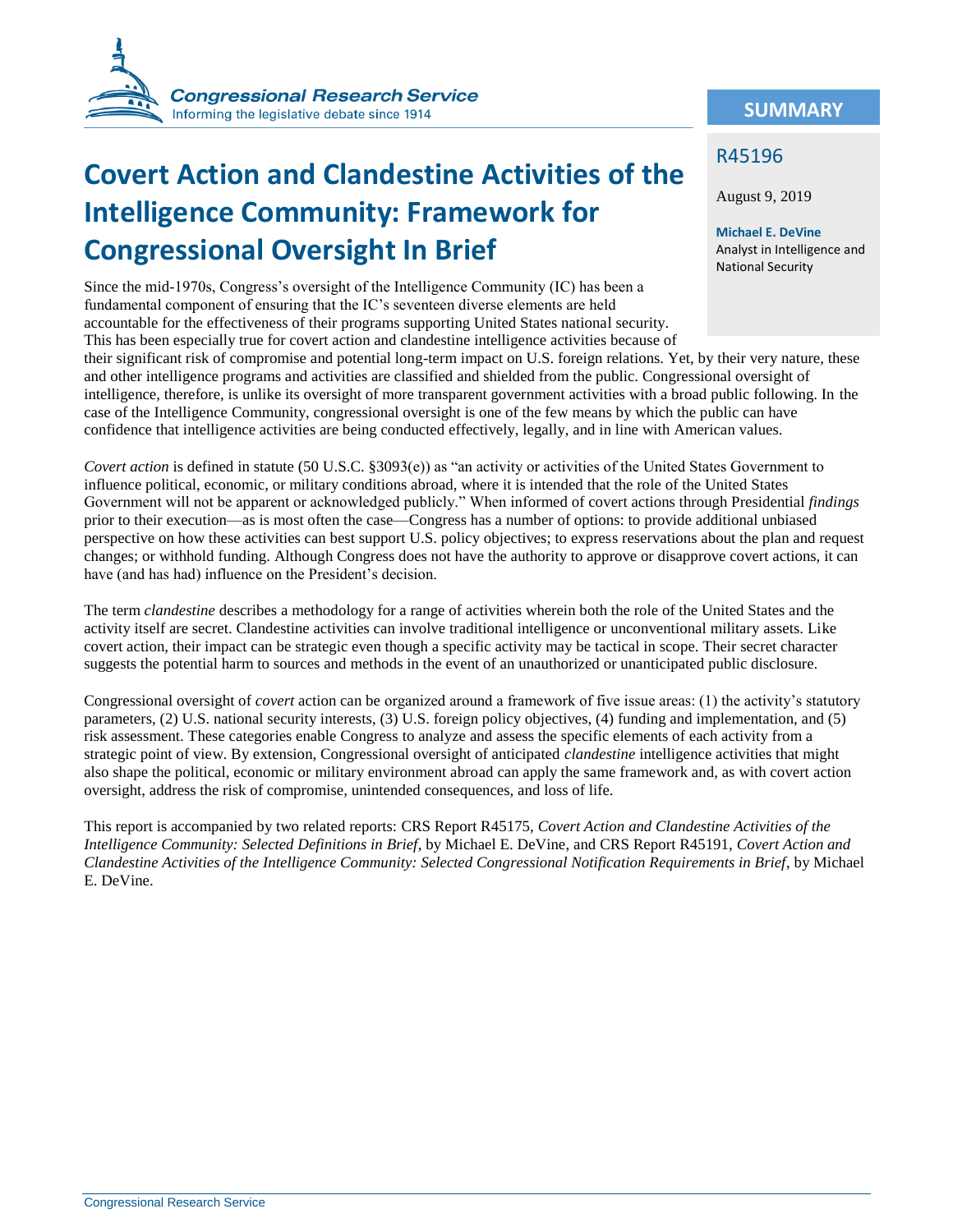## **Contents**

## Contacts

|--|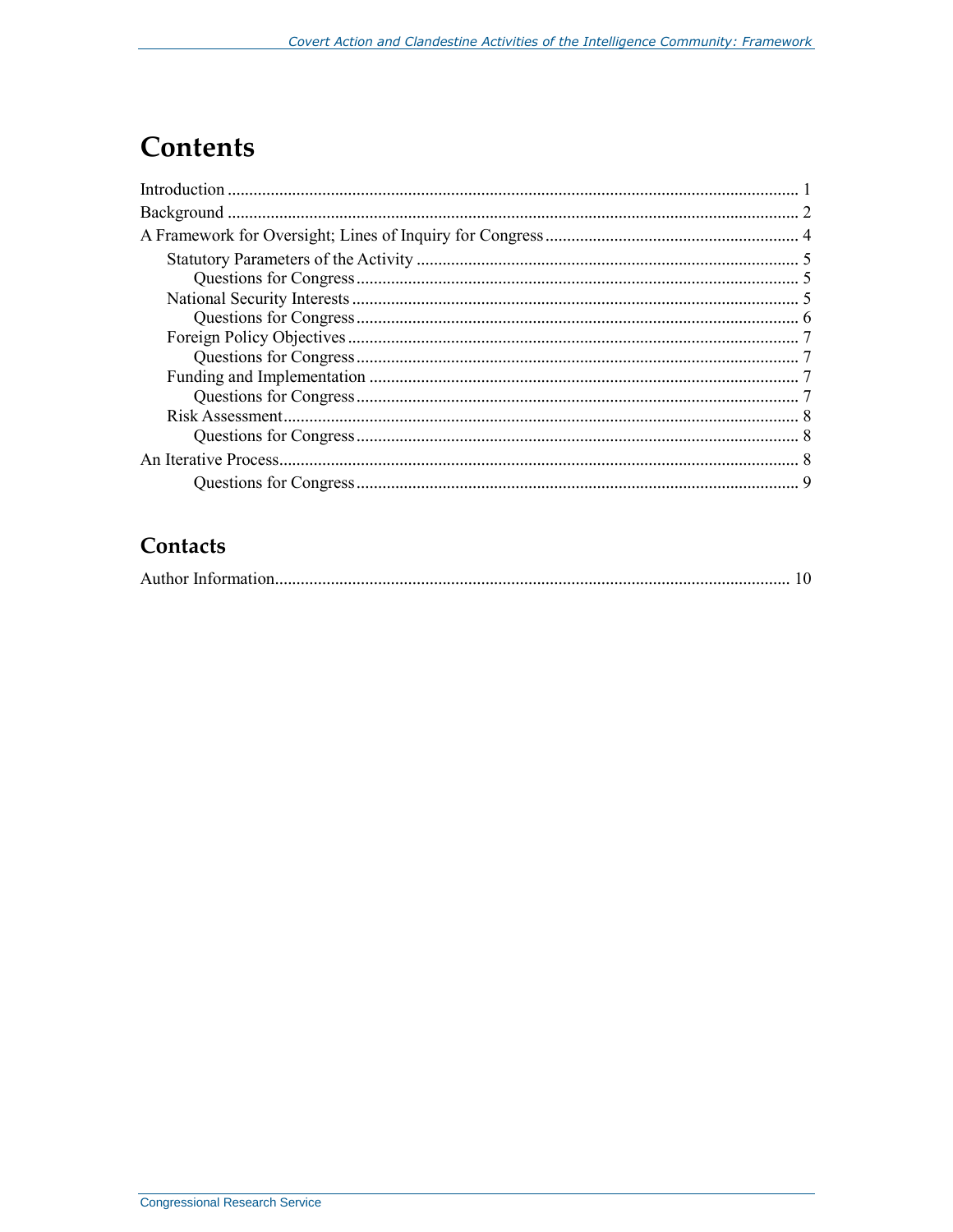## <span id="page-3-0"></span>**Introduction**

The present structure of congressional oversight of the Intelligence Community (IC) largely resulted from investigations by two congressional committees in the 1970s—in the Senate, chaired by Idaho Senator Frank Church, and in the House, chaired by Representative Otis Pike that suggested a need for permanent committees in each chamber: today's Senate Select Committee on Intelligence (SSCI) and the House Permanent Select Committee on Intelligence (HPSCI). It is important to note, however, that oversight of intelligence is a function of more than just the two congressional intelligence committees. Ten other committees—the Armed Services, Foreign Affairs/Foreign Relations, Homeland Security, Judiciary, and Appropriations committees of both chambers—exercise oversight responsibility to varying degrees over intelligence programs or IC elements that fall under their jurisdiction.

The Church and Pike committees' oversight focused primarily on two themes: investigation of past abuses and IC organizational reform. Over the succeeding years those efforts have been both beneficial and occasionally burdensome. In protecting against the IC's abuse of its authorities, Congress has helped ensure intelligence activities were legal, ethical and consistent with American values. Congress's influence in IC organizational reform has resulted in improved performance and accountability. On other occasions, however, congressional oversight has tended toward micromanagement resulting in strains in the relationship with the IC.<sup>1</sup>

This report posits a potential framework for congressional oversight of intelligence-related programs and activities using the *existing* committee structure and notification standards for the most sensitive intelligence activities: covert action and clandestine intelligence collection.<sup>2</sup> The framework may assist Congress in assessing the premises justifying each of these activities, their impact on national security, operational viability, funding requirements, and possible long-term or unintended consequences.

Unlike areas with a broad public following, such as health care, veterans' services, and agriculture, intelligence programs and activities are generally classified, receive little public exposure, and have no natural public constituency. Highly classified covert action and clandestine intelligence programs do not often have visibility outside of Congress. Congressional oversight, therefore, provides one of the few meaningful checks on the President's execution of intelligence policy and programs that may have significant bearing on U.S. foreign relations and national security.

<sup>1</sup> See, for example, James Clapper, interview with Representative James Himes, *After Words with James Clapper*, C-SPAN, May 21, 2018, at https://www.c-span.org/video/?c4732869/oversight-us-intelligence-community:

<sup>&</sup>quot;The Intelligence Community needs oversight. Unfortunately, our history is replete with abuses over time…So we need…an independent, autonomous oversight. Is what we're doing legal, ethical, moral and in accordance with American standards and values? And that, to me, should be the main purpose of those [intelligence] committees…What sometimes happens…It kind of devolves into micromanagement, where essentially people want to do the job of seniors in the Intelligence Community for them. And that's not good either because I think you have a tendency to lose sight of the big things, the important things: Is what the Community is doing legal, moral, and ethical?"

See also, Mark Hosenball and Jonathan Landay, "U.S. Spy Agencies Fight Congress over Plan for Probe of Covert Russian Influence Campaign," *Reuters*, December 2, 2016, at https://www.reuters.com/article/us-usaintelligence-russia-idUSKBN13R2GB.

<sup>2</sup> For an examination of options for reforming congressional oversight of the IC, see CRS Report R45421, *Congressional Oversight of Intelligence: Background and Selected Options for Further Reform*, by Michael E. DeVine.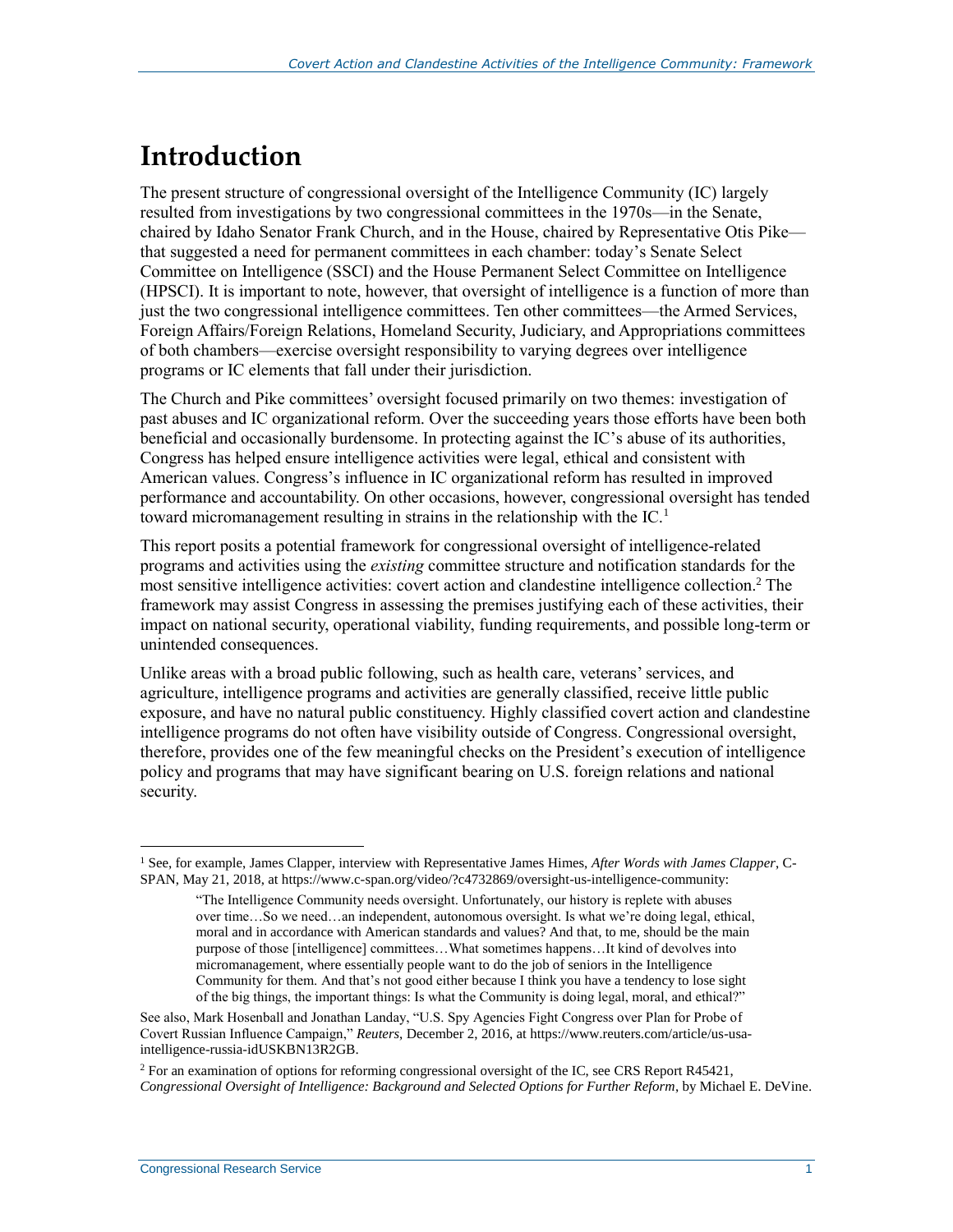## <span id="page-4-0"></span>**Background**

Among the recommendations of the National Commission on Terrorist Attacks upon the United States (the "9/11 Commission") were those aimed at strengthening intelligence oversight.<sup>3</sup> Since the Church and Pike committees of the 1970s, Congress occasionally has been able to refine its oversight of the IC. However, it has not been able to sustain its early momentum. As the Final Report of the 9/11 Commission put it,

"...the oversight function of the Congress…diminished over time. In recent years, traditional review of the administration of programs and implementation of laws has been replaced by 'a focus on personal investigations, possible scandals, and issues designed to generate media attention.' The unglamorous but essential work of oversight has been neglected, and few members past or present believe it is performed well....[T]he executive branch needed help from Congress in addressing the questions of counterterrorism strategy and policy, looking past day-to-day concerns....Congress...often missed the big questions—as did the executive branch."<sup>4</sup>

Since 9/11, the Senate especially has made progress toward following through with organizational reform of the oversight process, following through on several of the 9/11 Commission's recommendations. S.Res.  $445 (108<sup>th</sup> Congress)$  amended Senate rules governing intelligence oversight (S.Res. 400) aimed at increasing the authority of the SSCI relative to the standing committees, promoting bipartisanship, and building expertise.<sup>5</sup> However, a number of factors have complicated Congress's efforts to improve oversight. This poses risks to national security when involving the most sensitive aspects of intelligence—covert action and clandestine activities—due to their potential impact on U.S. foreign relations.

Moreover, greater integration of military operations and intelligence activities has resulted in some confusion over the proper congressional jurisdiction for exercising oversight on Capitol Hill.<sup>6</sup> Congress has expressed concern that the Department of Defense's (DOD) overuse of terms that are not defined in statute, such as *operational preparation of the environment* (OPE), to describe operations that may resemble intelligence activities allows DOD to circumvent the more stringent oversight requirements of the congressional intelligence committees.<sup>7</sup>

<sup>3</sup> National Commission on Terrorist Attacks Upon the United States, *The 9/11 Commission Report* (Washington, DC: GPO, 2004). p. 419.

<sup>4</sup> *The 9/11 Commission Report*. pp. 105-106.

<sup>&</sup>lt;sup>5</sup> The HPSCI has taken more limited steps than the SSCI in implementing oversight reform measures. For example, term limits for Members of the House Permanent Committee on Intelligence (HPSCI), originally intended to prevent co-optation by the intelligence community (IC), may actually present an obstacle to the development of deep expertise. See CRS Report R45421, *Congressional Oversight of Intelligence: Background and Selected Options for Further Reform*, by Michael E. DeVine.

<sup>6</sup> See Andru E. Wall, "Demystifying the Title 10-Title 50 Debate: Distinguishing Military Operations, Intelligence Activities and Covert Action," *Harvard National Security Journal*, December 2, 2011,

https://harvardnsj.org/2011/12/demystifying-the-title-10-title-50-debate-distinguishing-military-operations-intelligenceactivities-covert-action/.

<sup>7</sup> DOD defines *operational preparation of the environment* (OPE) as the "conduct of activities in likely or potential areas of operations to prepare and shape the operational environment," with *operational environment* defined as a "composite of the conditions, circumstances, and influences that affect the employment of capabilities and bear on the decisions of the commander." Joint Publication 3-05, "Special Operations," a doctrine issuance of the Joint Staff, describes *preparation of the environment* as an "umbrella term for operations and activities conducted by selectively trained special operations forces to develop an environment for potential future special operations," with "close-target reconnaissance … reception, staging, onward movement, and integration ... of forces ... [and] infrastructure development" cited as examples of such activities. See Joint Staff, "DOD Dictionary of Military and Associated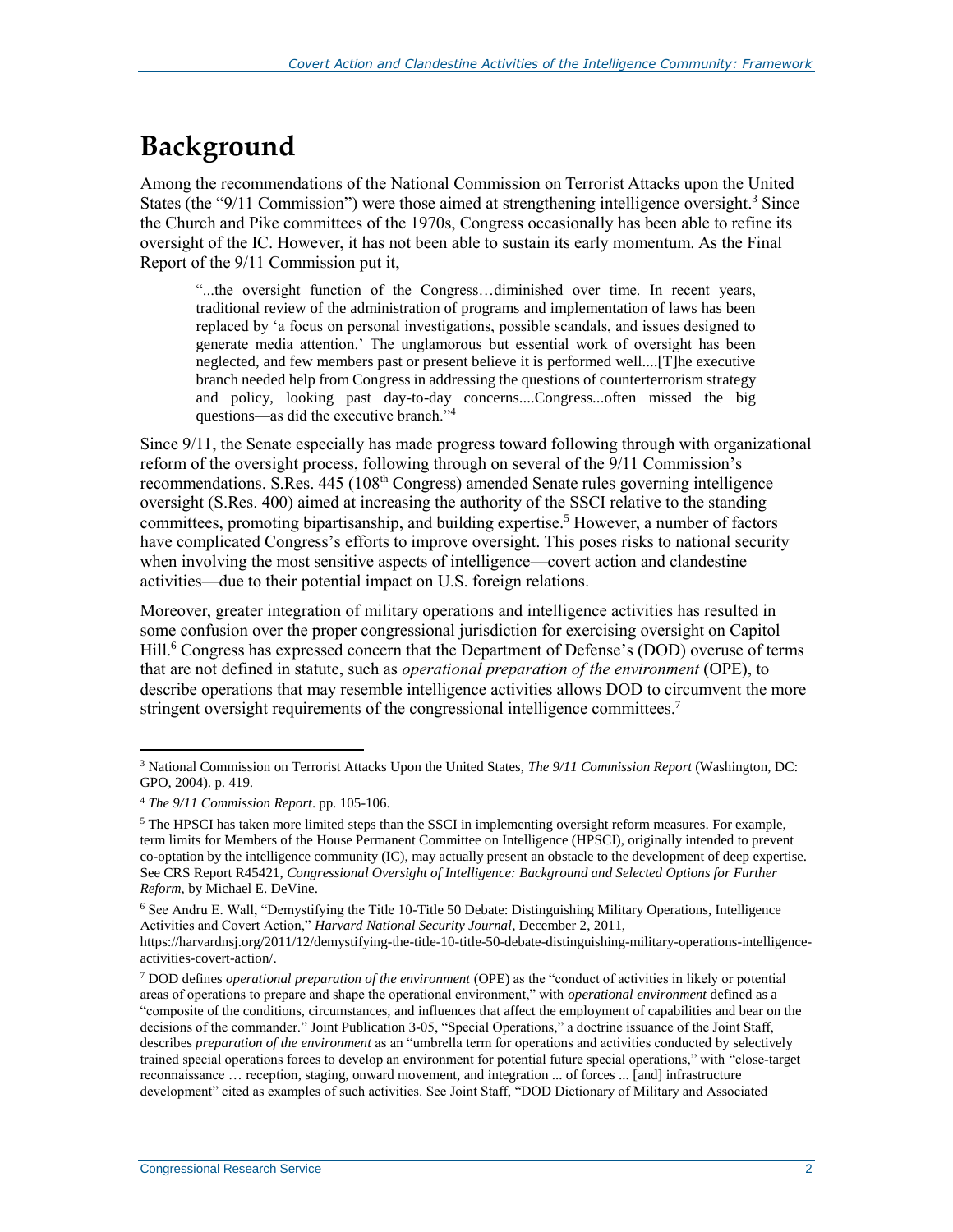Despite these challenges, congressional oversight remains an important check on policy and decisions of the executive branch, to insure intelligence programs and activities are ethical, legal and properly aligned with U.S. national security and foreign policy objectives. Congressional oversight of *covert* action can be organized around a framework of five issue areas: (1) the activity's statutory parameters, (2) U.S. national security interests, (3) U.S. foreign policy objectives, (4) funding and implementation, and (5) risk assessment. These categories enable Congress to analyze and assess the specific elements of each activity from a strategic point of view. By extension, Congressional oversight of anticipated *clandestine* intelligence activities that might also shape the political, economic or military environment abroad can apply the same framework and, as with oversight of covert action, address the risk of compromise, unintended consequences, and loss of life.

A conceptual framework for congressional oversight of covert action begins with its statutory definition: Covert action is codified as "an activity or activities of the United States Government to influence political, economic, or military conditions abroad, where it is intended that the role of the United States Government will not be apparent or acknowledged publicly." <sup>8</sup> There are a number of exceptions in the statutory definition of covert action; these include some activities that could use clandestine methodology. Exceptions include activities primarily intended to collect intelligence; traditional counterintelligence activities; traditional military activities, or support to traditional military activities; traditional law enforcement activities, or routine support to law enforcement; and traditional diplomatic activities.<sup>9</sup> How these exceptions are defined and applied to actual practice is not always straightforward and can complicate congressional oversight. For example, Congress has expressed concern that DOD too frequently applies the term *traditional military activities* to describe operations that in many respects resemble covert action.<sup>10</sup> This is important insofar as it results in different committees being informed of the activity and different standards for the timeliness of notification.<sup>11</sup>

Oversight also requires a solid grasp of the U.S. national security interests and foreign policy objectives that each administration details its National Security Strategy, National Defense

Terms," June 2017 revision, available at http://www.dtic.mil/doctrine/new\_pubs/dictionary.pdf. See also Joint Staff, "Special Operations," Joint Publication 3-05, July 16, 2014, available at http://www.dtic.mil/doctrine/new\_pubs/ jp3\_05.pdf, and Joint Staff, "Joint Operations," Joint Publication 3-0, January 17, 2017, available at http://www.dtic.mil/doctrine/new\_pubs/jp3\_0\_20170117.pdf.

<sup>8</sup> 50 U.S.C. §3093 (e).

<sup>9</sup> Ibid.

<sup>10</sup> See U.S. Congress, House of Representatives, *Intelligence Authorization Act, Fiscal Year 1991*, conference report to accompany H.R. 1455, 102<sup>nd</sup> Cong., 1<sup>st</sup> sess., July 25, 1991, H.Rept. 102-166, pp. 29-30:

It is the intent of the conferees that 'traditional military activities' include activities by military personnel under the direction and control of a United States military commander (whether or not the U.S. sponsorship of such activities is apparent or later to be acknowledged) preceding and related to hostilities which are either anticipated (meaning approval has been given by the National Command Authorities for the activities and or operational planning for hostilities) to involve U.S. military forces, or where such hostilities involving United States military forces are ongoing, and, where the fact of the U.S. role in the overall operation is apparent or to be acknowledged publicly. In this regard, the conferees intend to draw a line between activities that are and are not under the direction and control of the military commander. *Activities that are not under the direction and control of a military commander should not be considered as "traditional military activities*."[emphasis added].

 $<sup>11</sup>$  For more on the statutory requirements for the executive branch to notify Congress of covert action and selected</sup> other sensitive intelligence and military activities, see CRS Report R45191, *Covert Action and Clandestine Activities of the Intelligence Community: Selected Congressional Notification Requirements in Brief*, by Michael E. DeVine.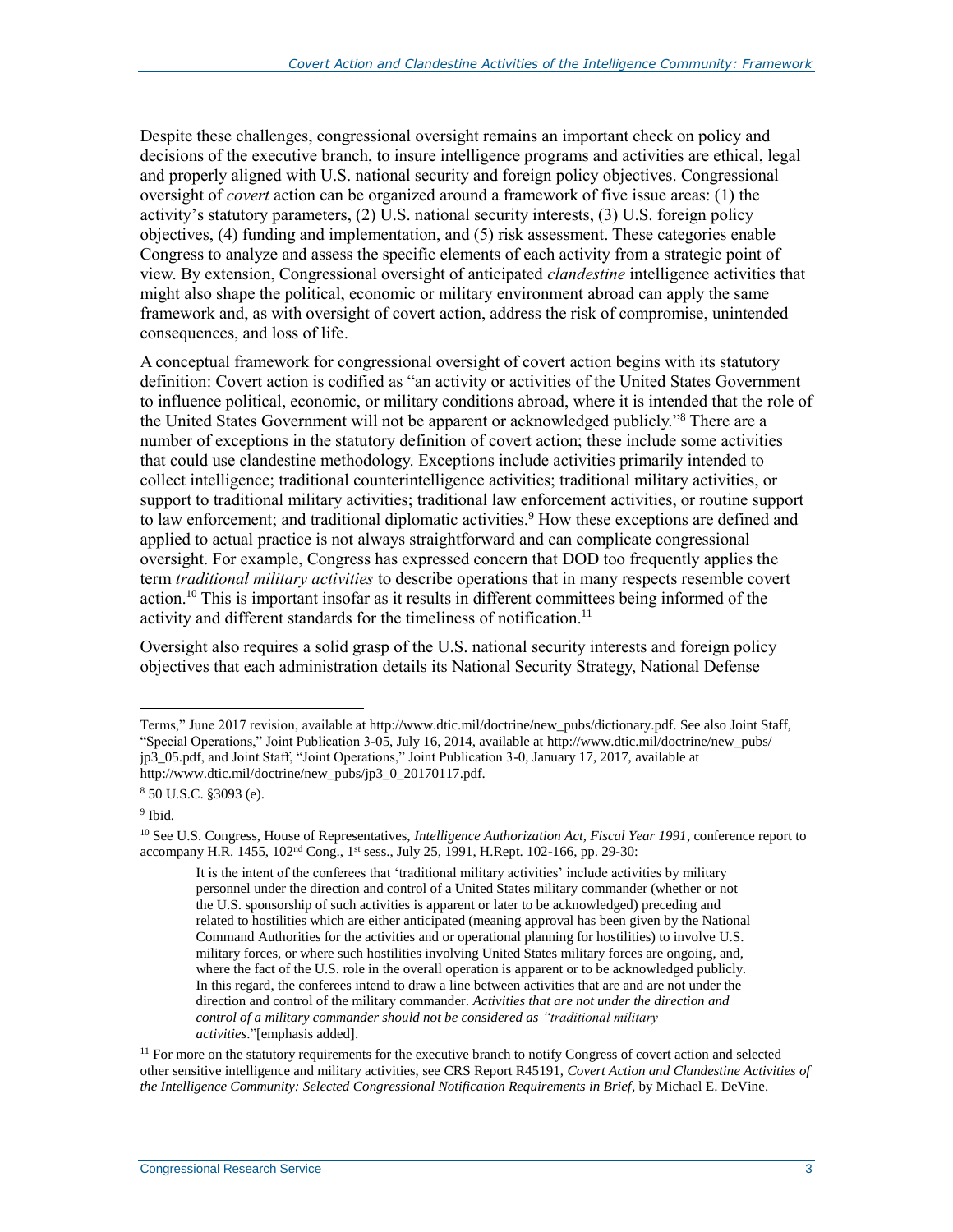Strategy, and other strategy and policy documents. Covert action statutorily must support "identifiable foreign policy interests of the United States." <sup>12</sup> Although not required by statute, it would be logical for clandestine intelligence (and military) activities that do not constitute covert action but have in common a high risk of compromise of sources and methods, a high impact on U.S. foreign relations, and a potential for the loss of life also to support identifiable (clearly articulated, documented) foreign policy objectives expressly. Moreover, congressional overseers may wish to identify or have expressly identified for them, the executive branch's assumptions about the international environment since these assumptions influence policy that in turn, influences decisions on covert action and clandestine activities.

## <span id="page-6-0"></span>**A Framework for Oversight; Lines of Inquiry for Congress**

Although Congress has no statutory prerogative to veto covert action when informed through a presidential finding, it can influence conduct of an operation through the exercise of congressional constitutional authority and responsibilities to authorize war, legislate, appropriate funds, and otherwise interact with the executive branch. As former CIA Inspector General L. Britt Snider wrote,

If the committees do not support a particular operation or have concerns about aspects of it, an administration would have to think twice about proceeding with it as planned. If it is disclosed or ends in disaster, the administration will want to have had Congress on board. If it is going to last more than a year, the committees' support will be needed for continued funding. The committees are also likely to be better indicators of how the public would react if the program were disclosed than the administration's in-house pundits.<sup>13</sup>

As congressional oversight committees assess each impending covert action from a strategic point of view, Congress may wish to organize its review using the following five issue areas:

- 1. the activity's statutory parameters;
- 2. U.S. national security interests;
- 3. U.S. foreign policy objectives;
- 4. funding and implementation; and
- 5. risk of compromise, failure, loss of life, and unintended consequences.

By extension, oversight of anticipated clandestine intelligence activities that might also shape the political, economic, or military environment abroad can apply the same framework, and, like oversight of covert action, address the risk of compromise, unintended consequences, and loss of life.

<sup>12</sup> 50 U.S.C. §3093(a).

<sup>13</sup> L. Britt Snider, *The Agency and the Hill: CIA's Relationship with Congress, 1946-2004*, CIA Center for the Study of Intelligence, p. 311, posted May 9, 2008, at https://www.cia.gov/library/center-for-the-study-of-intelligence/csipublications/books-and-monographs/agency-and-the-

hill/The%20Agency%20and%20the%20Hill\_Book\_1May2008.pdf. See also Mark M. Lowenthal, *Intelligence: From Secrets to Policy* (Los Angeles: CQ Press, 2015), p. 234.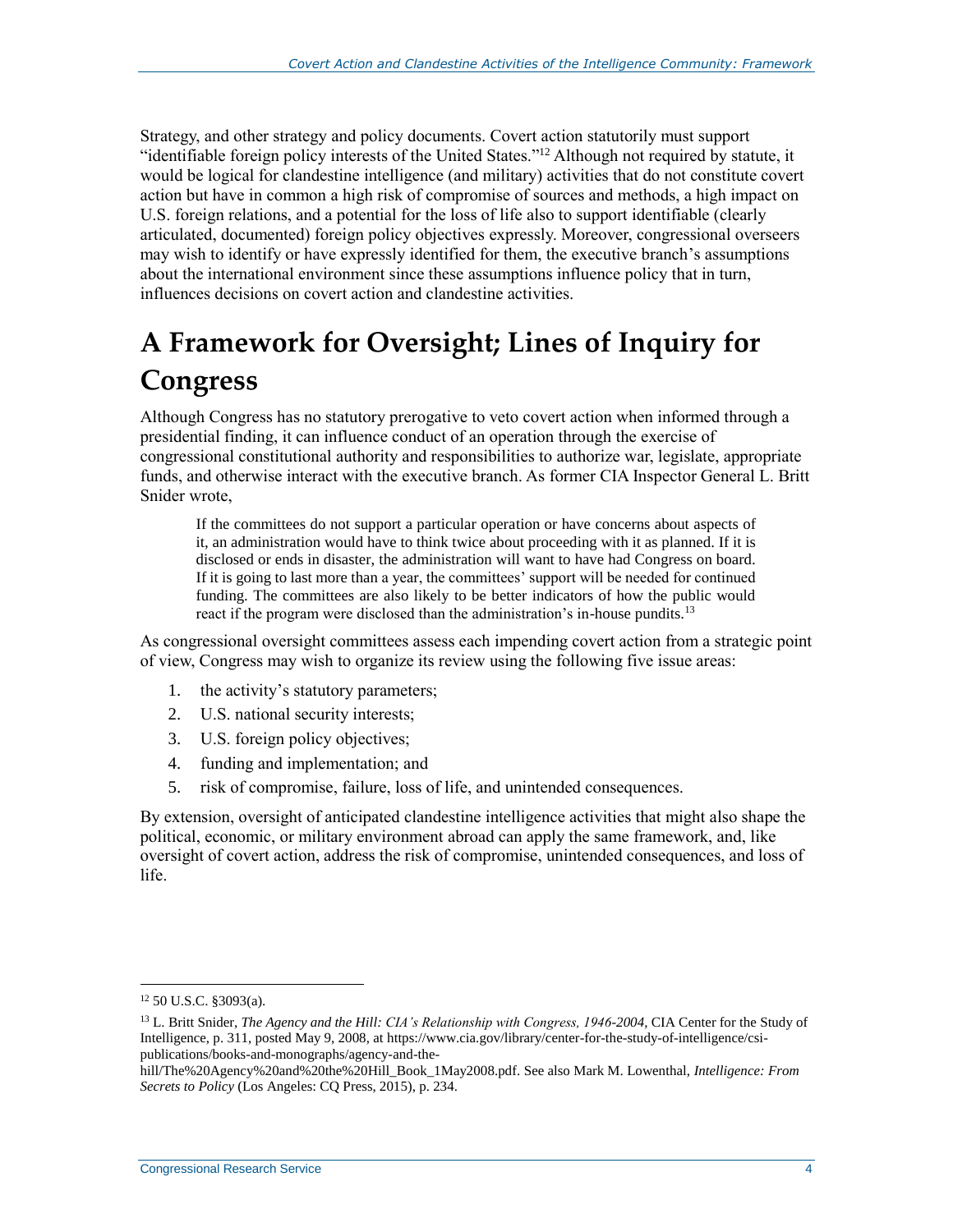### <span id="page-7-0"></span>**Statutory Parameters of the Activity**

Section 3093(a)(5) of Title 50, *U. S. Code* specifies that "a finding [for a covert action] may not authorize any action that would violate the Constitution or any statute of the United States." Congressional oversight, then, ensures a covert action does not violate the law, to include any domestic law enacted to fulfill the terms of a non-self-executing treaty.<sup>14</sup>

#### <span id="page-7-1"></span>**Questions for Congress**

- Does the covert action or clandestine intelligence activity violate domestic U.S. law?
- Does the activity violate any domestic law connected to a non-self-executing treaty?
- Is the activity likely to violate international law? What are the national security implications of conducting a covert action that may violate international law? Is the risk justified by the operation's importance to U.S. national security?<sup>15</sup>
- Would Congress likely choose to provide limitations on the covert action through legislation?<sup>16</sup>
- Does the covert action or clandestine activity, if conducted during hostilities, comply with the laws of armed conflict in accordance with DOD policy?<sup>17</sup>

### <span id="page-7-2"></span>**National Security Interests**

 $\overline{a}$ 

Congressional oversight of covert action is generally recognized to be especially important to ensuring proper checks and balances, particularly under circumstances in which it is likely that no

<sup>&</sup>lt;sup>14</sup> A non-self-executing treaty requires the enactment of domestic legislation for the treaty to enter into force.

<sup>15</sup> Caroline D. Krass, "Covert Action v. Traditional Military Activities," *Prehearing Questions for the Record for Ms. Caroline D. Krass,* at https://www.intelligence.senate.gov/sites/default/files/hearings/krasspost.pdf. In her answers to prehearing questions related to her nomination as CIA General Counsel, Ms. Krass wrote "[T]he United States respects international law and complies with it to the extent possible in the execution of covert action activities." See also Paul G. Ericson, *The Need for Ethical Norms* (CIA Center for the Study of Intelligence, posted 2007), at

https://www.cia.gov/library/center-for-the-study-of-intelligence/kent-csi/volume-36-number-1/html/v36i1a02p\_0001.htm. Ericson quotes former CIA Director, William Webster, responding to a query from a foreign leader who questioned the legality of the agency's operations: "In the United States, we obey the laws of the United States. Abroad we uphold the national security interests of the United States."

<sup>&</sup>lt;sup>16</sup> During the Iran Contra Affair, the Reagan Administration, by using funds obtained from the sale of arms to Iran for the purchase of military aid for the Nicaraguan Contras, violated the Boland Amendments to the Continuing Appropriations Act of 1983 (P.L. 97-377). There were three Boland Amendments, which were directed at preventing the provision of military assistance to Contra rebels who were fighting to overthrow the Sandinista government. The first Boland Amendment specified that "[n]one of the funds provided in this act may be used by the Central Intelligence Agency or the Department of Defense to furnish military equipment, military training or advice, or other support for military activities, to any group or individual, not part of a county's armed forces, for the purpose of overthrowing the Government of Nicaragua or provoking a military exchange between Nicaragua and Honduras." P.L. 97-377, FY1983 Continuing Appropriations Act (96 Stat. 1830) §793.

<sup>17</sup> See Joint Publication 3-12(R), *Cyberspace Operations,* February 5, 2013. See also *Department of Defense Law of War Manual* (Washington, DC: DOD Office of the General Counsel, December 2016), pp. 50-65. DOD policy on the conduct of hostilities, to include cyberspace operations, requires the U.S. Armed Forces adhere to the principles of the law of war, in particular, last resort, military necessity, prevention of unnecessary suffering, proportionality, and distinction.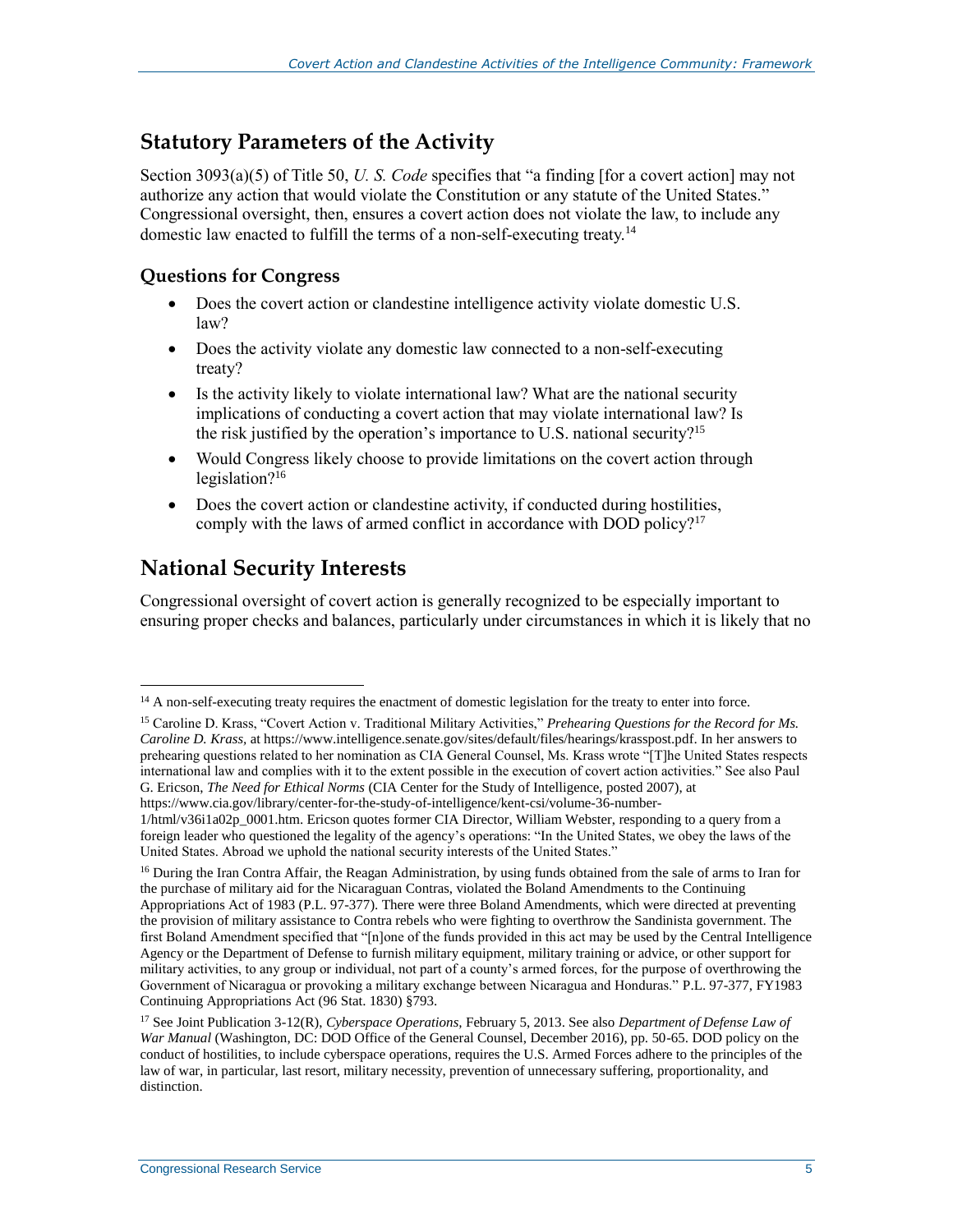one outside of a small number of authorized intelligence professionals will know anything about the covert action or clandestine activity.<sup>18</sup> Yet, the  $9/11$  Commission observed,

Congress had a distinct tendency to push questions of emerging national security threats off its own plate, leaving them for others to consider. Congress asked outside commissions to do the work that arguably was at the heart of its own oversight responsibilities.<sup>19</sup>

Oversight, in accordance with notification requirements of Title 50, enables Congress to provide a timely check on the development of a covert action or clandestine intelligence activity that might have serious flaws. Maintaining necessarily tight security surrounding planning for intelligence activities may present a challenge, because the few individuals outside the intelligence community with access may offer only limited perspective, overlook essential details, and too easily accept premises that might not bear up against broader scrutiny.<sup>20</sup>

#### <span id="page-8-0"></span>**Questions for Congress**

- What are the underlying premises of the threat and the international or regional environment that justify the covert action or clandestine activity?
- Is there any precedent for the particular covert action outlined in the presidential finding? If so, what were the similarities and differences with the covert action described in the current finding that may give perspective regarding the risk to U.S. personnel, unintended consequences, and implications for U.S. national security?
- What are the implications of involving third parties or countries in the covert action?<sup>21</sup>
- Does the covert action or clandestine activity conform to American and democratic values, $^{22}$  and promote free and fair elections?<sup>23</sup>

<sup>&</sup>lt;sup>18</sup> "Where covert action is concerned, the two intelligence committees have, since their inception, provided the only significant check and balance outside the executive branch. The appropriations committees occasionally weigh in on the funding levels for these programs, but the intelligence committees are where the policy issues are weighed and adjudicated." L. Britt Snider, *The Agency and the Hill: CIA's Relationship with Congress, 1946-2004*, CIA Center for the Study of Intelligence, p. 310. Posted May 9, 2008, at https://www.cia.gov/library/center-for-the-study-ofintelligence/csi-publications/books-and-monographs/agency-and-the-

hill/The%20Agency%20and%20the%20Hill\_Book\_1May2008.pdf. See also Cohen, p. 240. <sup>19</sup> *The 9/11 Commission Report*, p. 107.

 $^{20}$  "...hard-to-detect CIA operations against suspect individuals tend to develop an organizational momentum that carries them well beyond legal and diplomatic limits—and beyond executive and congressional controls." Stephen R. Weissman, "Accountability for CIA's Cover Acts," *POLITICO*, August 26, 2010.

<sup>21</sup> See §3093(a)(4), Title 50, *U. S. Code*: "Each finding shall specify whether it is contemplated that any third party which is not an element of, or a contractor or contract agent of, the United States Government, or is not otherwise subject to United States Government policies and regulations, will be used to fund or otherwise participate in any significant way in the covert action concerned, or be used to undertake the covert action concerned on behalf of the United States."

<sup>&</sup>lt;sup>22</sup> Conforming to "*American values*" is a subjective standard denoting each Member's understanding of what their constituents can tolerate in the conduct of covert action and other sensitive intelligence activities.

<sup>23</sup> L. Britt Snider, *The Agency and the Hill: CIA's Relationship with Congress, 1946-2004*, CIA Center for the Study of Intelligence, posted May 9, 2008, at https://www.cia.gov/library/center-for-the-study-of-intelligence/csipublications/books-and-monographs/agency-and-the-

hill/The%20Agency%20and%20the%20Hill\_Book\_1May2008.pdf.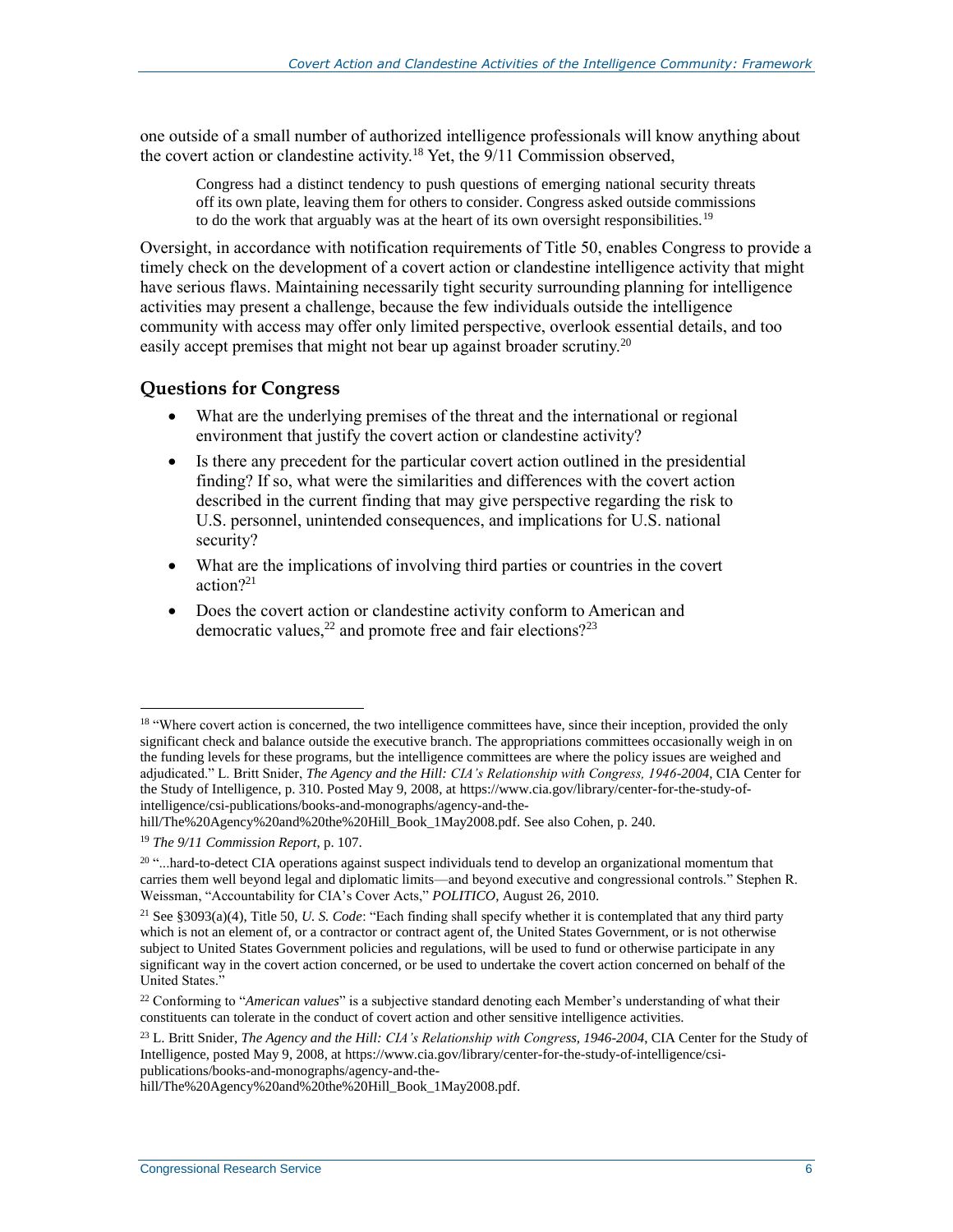- What are plausible long-term unintended consequences of the covert action? Do these possible long-term effects challenge the premises for conducting the covert action in the first place? $24$
- What might be some plausible second/third order effects of *not* conducting the covert action?

### <span id="page-9-0"></span>**Foreign Policy Objectives**

Section 3093(a) of Title 50, *U. S. Code* specifies "[T]he President may not authorize the conduct of a covert action by departments, agencies, or entities of the United States Government unless the President determines such an action is necessary to support identifiable foreign policy objectives of the United States and is important to the national security of the United States."

#### <span id="page-9-1"></span>**Questions for Congress**

- Is the covert action being initiated as an instrument of policy in support of "identifiable" foreign policy objectives elaborated in the National Security Strategy?
- Is covert action a viable means of achieving these objectives? Are there other means by which the United States might achieve the same objectives involving less risk?
- Is the covert action consistent with American values to the extent that it is something the American people would support (if the activity were known to the public)?

### <span id="page-9-2"></span>**Funding and Implementation**

Congress can provide another level of review to ensure important details for successfully implementing the activity are not overlooked. Moreover, Congress's constitutional responsibility for appropriating funds extends to its oversight of sensitive intelligence activities like covert action.<sup>25</sup> As former CIA Director and former Member of Congress Leon Panetta once remarked, "I do believe in the responsibility of the Congress not only to oversee our operations but to share in the responsibility of making sure that we have the resources and capability to help protect this country." 26

#### <span id="page-9-3"></span>**Questions for Congress**

- Is the department or agency named in the presidential finding as the lead agency for the covert action best suited to achieve the objectives?
- Are the operational elements planned for the covert action comprehensive and developed to achieve tactical success?

<sup>&</sup>lt;sup>24</sup> For example, a short-term perspective of the benefits of CIA's covert action that instigated the 1953 coup in Iran that overthrew the democratically elected government of Mohammad Mossadegh, failed to allow for plausible long-term scenarios that might have suggested an alternative policy.

<sup>25</sup> William S. Cohen, "Congressional Oversight of Covert Actions," *International Journal of Intelligence and Counterintelligence*. vol. 2, no. 2 (1988), pp. 239-240.

<sup>26</sup> Amy B. Zegart, "The Domestic Politics of Irrational Intelligence Oversight," *Political Science Quarterly*, vol. 126, no. 1 (Spring 2011), p. 5.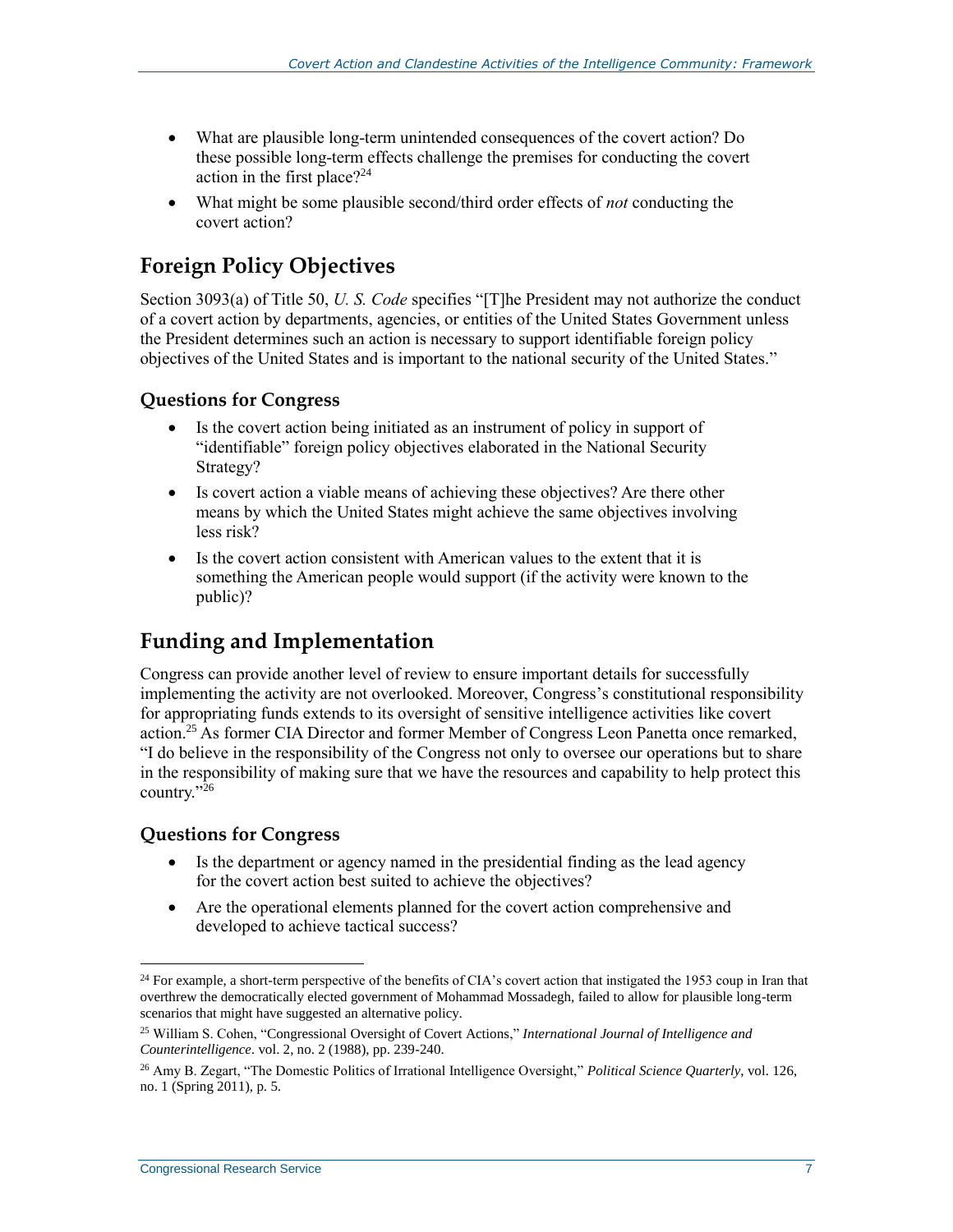Is the covert action or clandestine activity sufficiently funded over its projected duration to achieve the objectives?

#### <span id="page-10-0"></span>**Risk Assessment**

"The executive branch is chiefly concerned with achieving the objectives of the president, whatever they might be. Because of this, it is sometimes tempted to downplay the risk and accentuate the gain."<sup>27</sup> Congress's relative distance from conceiving and planning the activity may enable it to provide more dispassionate risk assessment and more tempered analysis of likely outcomes.

#### <span id="page-10-1"></span>**Questions for Congress**

- Does the covert action involve an unacceptable risk of escalating into a broader conflict or war?
- In the event of an unauthorized or untimely disclosure—or a popular perception of U.S. involvement—what are the risks to U.S. national security, U.S. personnel, or relations with states in the region?
- What are the consequences of failure of the covert action or clandestine intelligence activity to U.S. lives, U.S. national security, and relations with states in the region?
- If U.S. Armed Forces are involved, is the covert action or clandestine activity being conducted such that U.S. Armed Forces retain full protection under the terms of the Geneva Conventions?
- Is it plausible for the U.S. role to remain secret and deniable? Or is there substantial or unacceptable risk of compromising U.S. sponsorship to the detriment of U.S. national security?
- What risks does the covert action or clandestine activity pose to uninvolved American citizens who might be in the vicinity?

## <span id="page-10-2"></span>**An Iterative Process**

Statute requires the President update Congress with notifications of changes in conditions from those described in the original notification of a covert action. Congressional oversight consequently extends to periodically reviewing changes in the operational environment on the ground that may suggest a different outcome, a change in strategy, a shift in U.S. interests, or the development of unintended consequences. Along these lines, §3093(d)(1) and (2) of Title 50 *U. S. Code* includes the following provision:

The President shall ensure that the congressional intelligence committees, or, if applicable, [the Gang of Eight],<sup>28</sup> are notified in writing of any significant change in a previously

<sup>27</sup> Snider, p. 307.

<sup>28</sup> Section 3093(c)(2) of Title 50, *U.S. Code*, provides for limited notification to eight Members of Congress, colloquially known as the "Group of Eight": "If the President determines that it is essential to limit access to the finding to meet extraordinary circumstances affecting vital interests of the United States, the finding may be reported to the chairmen and ranking minority members of the congressional intelligence committees, the Speaker and minority leader of the House of Representatives, the majority and minority leaders of the Senate, and such other member or members of the congressional leadership as may be included by the President."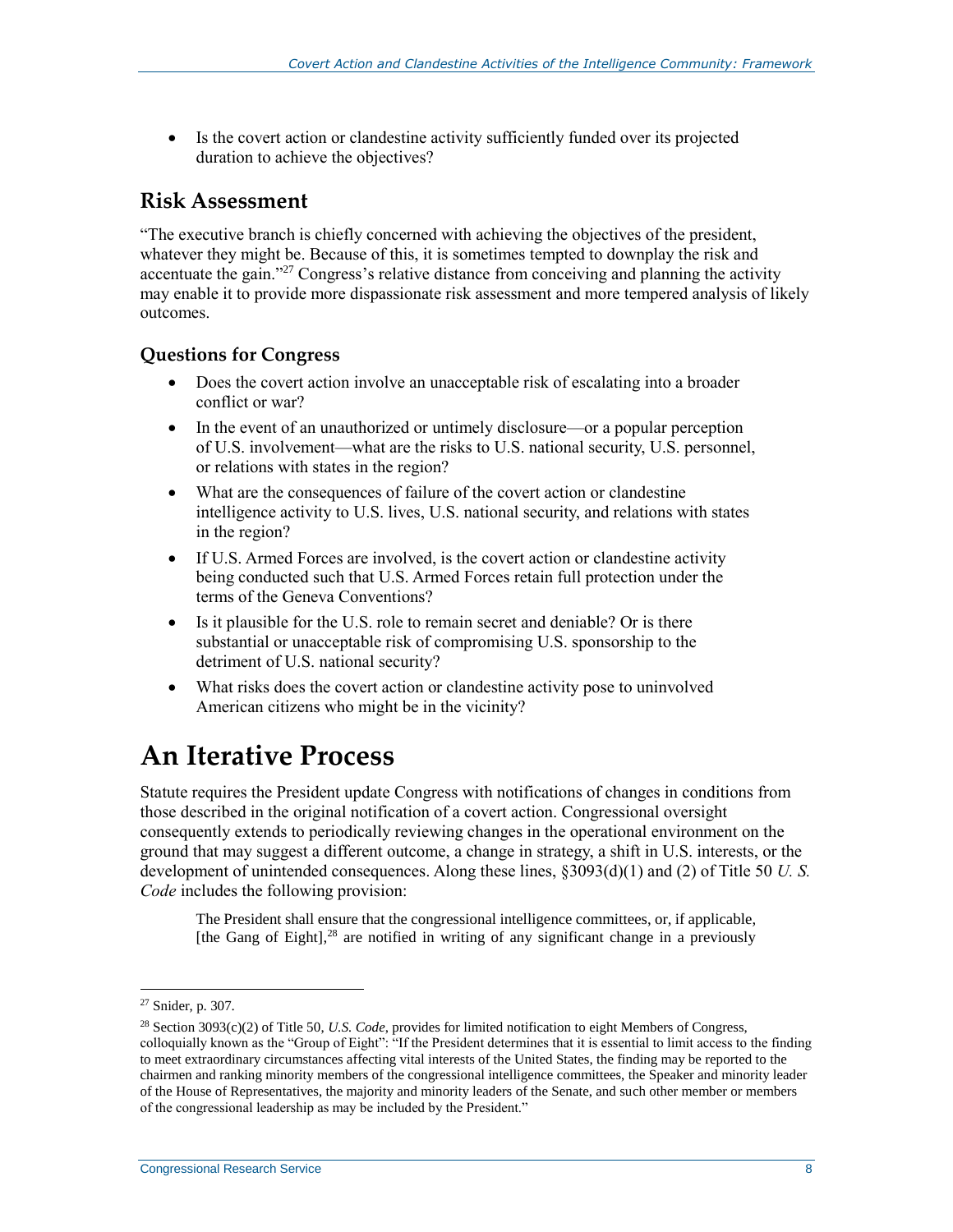approved covert action, or any significant undertaking pursuant to a previously approved finding, in the same manner as findings are reported pursuant to subsection (c).

In determining whether an activity constitutes a significant undertaking for these purposes, the President shall consider whether the activity-

- involves significant risk of loss of life;
- requires an expansion of existing authorities, including authorities relating to research, development, or operations;
- results in the expenditure of significant funds or other resources;
- requires notification;
- gives rise to a significant risk of disclosing intelligence sources or methods; or
- presents a reasonably foreseeable risk of serious damage to the diplomatic relations of the United States if such activity were disclosed without authorization.

Former CIA Inspector General L. Britt Snider has suggested that Congress, in carrying out its oversight responsibility, might be vulnerable to failure to review the premises and conditions for the covert action that may have changed, perhaps significantly, subsequent to the initial notification. The risk, as articulated by Snider is that "If members are satisfied with what they hear from administration witnesses [during the initial notification], not only will they acquiesce in the implementation of the operation, they are apt to devote less attention to it down the road."<sup>29</sup> To guard against this outcome, this provision of the covert action statute underscores the importance of being alert to the possible tactical, political, and environment changes that warrant continued oversight to ensure the activity continues to be in the U.S. national interest.

#### <span id="page-11-0"></span>**Questions for Congress**

- Do the original premises or environmental conditions justifying the activity remain valid?
- Have there been any outcomes to suggest the intelligence activity is achieving its intended result?
- Does the activity continue to have the funding necessary to be effective?
- Have there been any changes in conditions on the ground that might influence a significant change in how the activity is executed?
- Is there an increase in the risk of premature or unauthorized disclosure? Do American citizens face a greater threat of exposure? Does the risk involved remain acceptable?
- Does the activity still conform to the statutory guidelines on the conduct of covert action or significant clandestine intelligence activities?

hill/The%20Agency%20and%20the%20Hill\_Book\_1May2008.pdf.

<sup>29</sup> L. Britt Snider, *The Agency and the Hill: CIA's Relationship with Congress, 1946-2004*, CIA Center for the Study of Intelligence, p. 307, posted May 9, 2008, at https://www.cia.gov/library/center-for-the-study-of-intelligence/csipublications/books-and-monographs/agency-and-the-